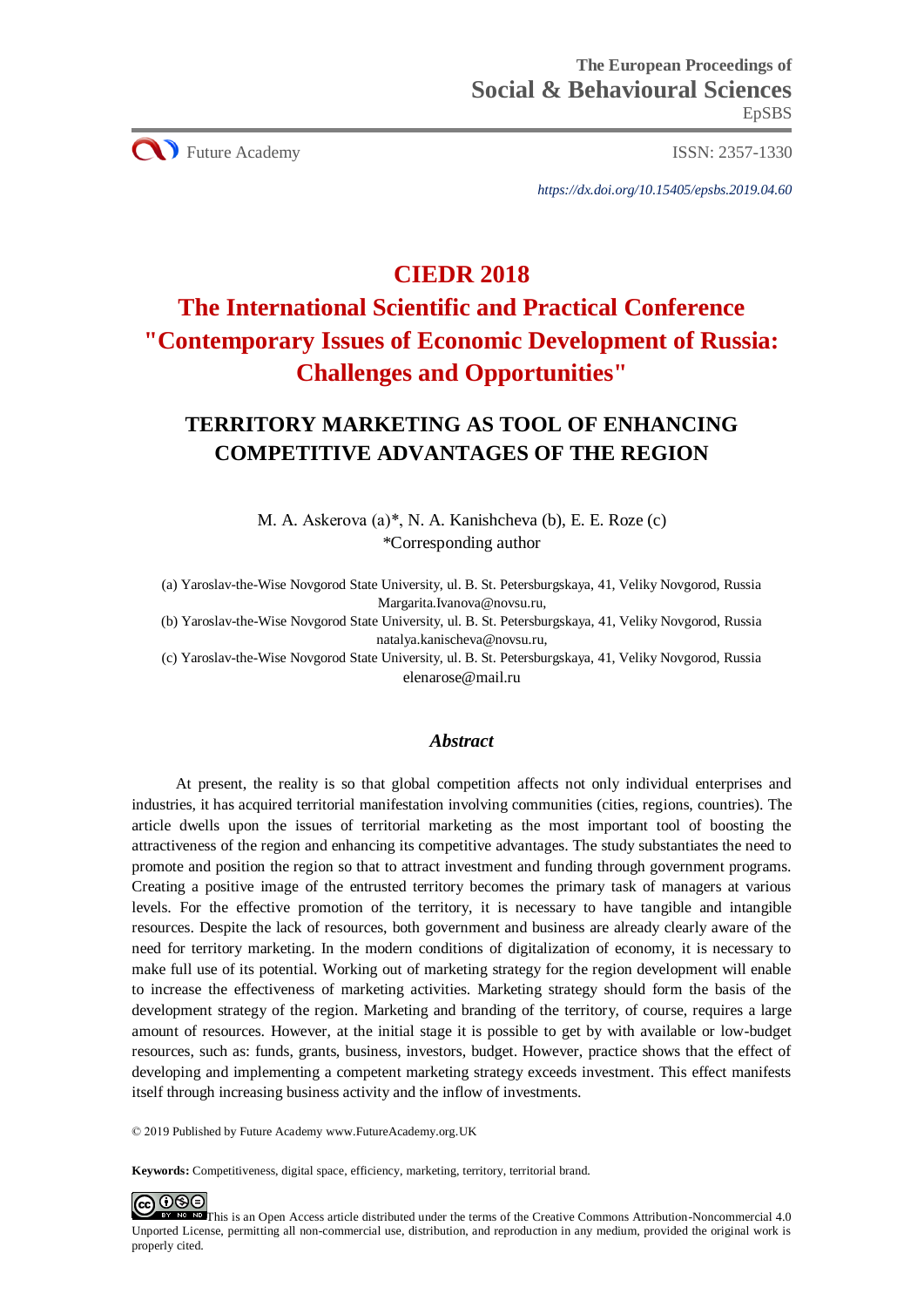# **1. Introduction**

In recent years, the issue of using marketing in territorial development strategies is being raised with increasing frequency. The turn of the 21st century was marked by the appearance of such concepts as "territorial marketing" and "marketing of the territory" (place marketing), "territory brand" (place brand), "territory branding" (place branding), and "image of territories" (place image). These concepts have become extremely popular in the national literature and vocabulary of not only marketers, but also representatives of state and municipal authorities (Kotler, Asplund, Rein, & Heider, 2005; Kotler, Jatusripitak, & Maescincee, 1997). In Novgorod region, the use of marketing strategies in promoting the region manifested itself more clearly with the coming to power of a new, young and initiative team of the current governor. The heightened interest of the authorities in this issue is quite understandable. In the current historical and modern circumstances, the region is forced to fight for resources and investors. The unique position of the region between the "two capitals" gives it advantages and poses certain challenges and threats. For the development of the territory it is necessary to take a fresh look at it in order to find new opportunities and points of growth. Territory management based on the use of marketing strategies will make it possible to look at the region not only as a certain spatial or geographical object, but also as a product, of course, a specific product with consumer value. Today it has become obvious that marketing and branding of the territory helps to improve the quality and efficiency of management of this very territory. The practical need for marketing territories that has arisen over recent years also determines the need for a deeper theoretical study of the issue (Jonasson, 2013; Ashworth & Kavaratzis, 2010).

# **2. Problem Statement**

Success of research is largely determined by the clarity of the problem statement and the correct use of the conceptual apparatus. Basic concepts that underlie the study are:

- **Territory marketing** is an instrument of a market economy aimed at satisfying consumers of a territory in a competitive environment in the interests of internal and external audience. Territory marketing includes such concepts as research and analysis of the territory and competitive environment; creating products and services of the territory; building a system for its presentation; establishing its value; setting up a communication policy of its promotion; developing a strategy
- **Territory branding** is an element of territory marketing that is involved in a communication policy based on creation of emotional and psychological uniqueness of a territory through recognition, association, and benefits of a territory. Not all territories need branding, but they all need marketing.
- **Territory image** is emotional and rational ideas about a territory and its objects formed in the public or individual consciousness by means of spontaneous or controlled by the mass communication, personal experience, rumors and psychological influence. The image can combine both real properties of a territory and non-existent credited ones (Lyulko, 2011).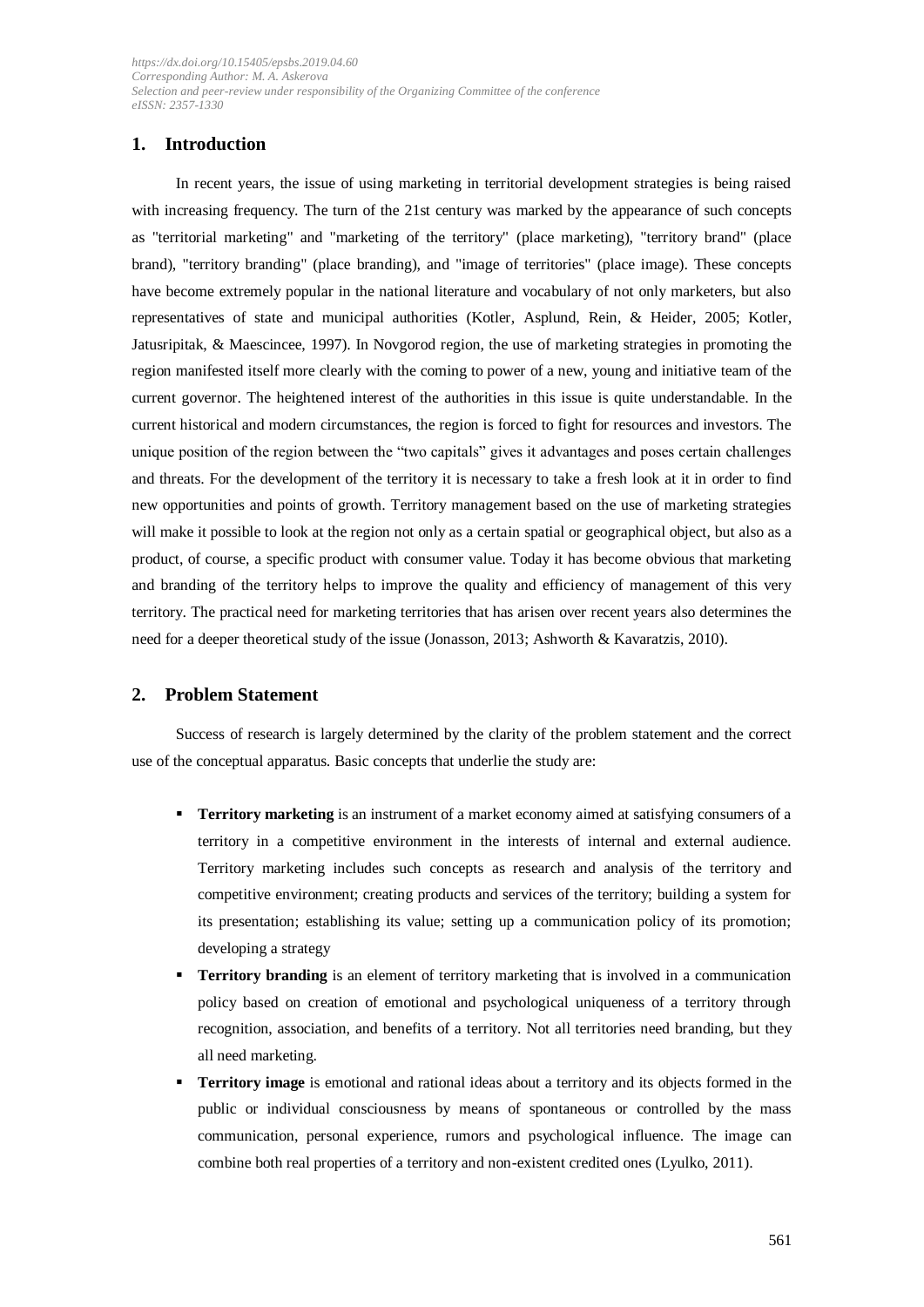These concepts underlie the research. The task is to correctly apply these key concepts and to study the accumulated experience in the field of marketing and branding of territories.

#### **3. Research Questions**

In modern circumstances, creation and maintenance of a positive image of a territory is a priority for regional and municipal authorities in many Russian regions. There is no doubt that a significant amount of resources is necessary for the effective promotion of the territory. Among such resources are natural resources, means of production, industrial and recreational zones, technological resources, reputation, trademarks, etc. To raise the investment attractiveness of specific area, it is necessary to undertake a lot of effort to carry out analytical work. First of all, it is necessary to constantly monitor the socio-economic situation, analyze investment activity in the competing territories (Bodrova & Loginov, 2015; Berezka, 2016).

Promotion of a territory is based on working out of plans and strategies. They must be formed in such a way as to ensure sustainable development of the territory and enhancing its competitiveness. According to management theory, it is necessary to use mechanisms that provide an integrated approach to the analysis of the territory. Strategies implemented must also take into account specific features of the territory, its strengths and weaknesses, and its potential. Basic strategic guidelines and "points of growth" should be highlighted. Implementation of such an integrated approach is possible through the development of the concept of territorial marketing. This concept allows to carry out deep analysis of the region, and to create a unique and effective program for its development on its basis (Zherdeva, 2016).

Focusing on an integrated approach stimulates the increase of business activity of the region's business. Which, in turn, contributes to the improvement of the investment climate in the region? Improvement of socio-economic conditions of the territory can result from the investment climate boosting. Marketing of territories in conditions of digital economy acquires new possibilities. At the present stage of development, one can't but take into account the digitization of both society as a whole and management processes. In order to achieve competitive advantage in the digital environment, territory marketing should serve as the basis for sustainable socio-economic growth of the region and the attractiveness of the territory for the image improvement. Moreover, its main business lines should be implemented in the information space. The main research problems are as follows:

#### **3.1. What does marketing territory give?**

What is marketing and branding of a particular territory necessary for? What additional opportunities are opened up before the territory?

#### **3.2. What are the reserves of territory marketing in the Novgorod region?**

What has been done?

What are the further possibilities?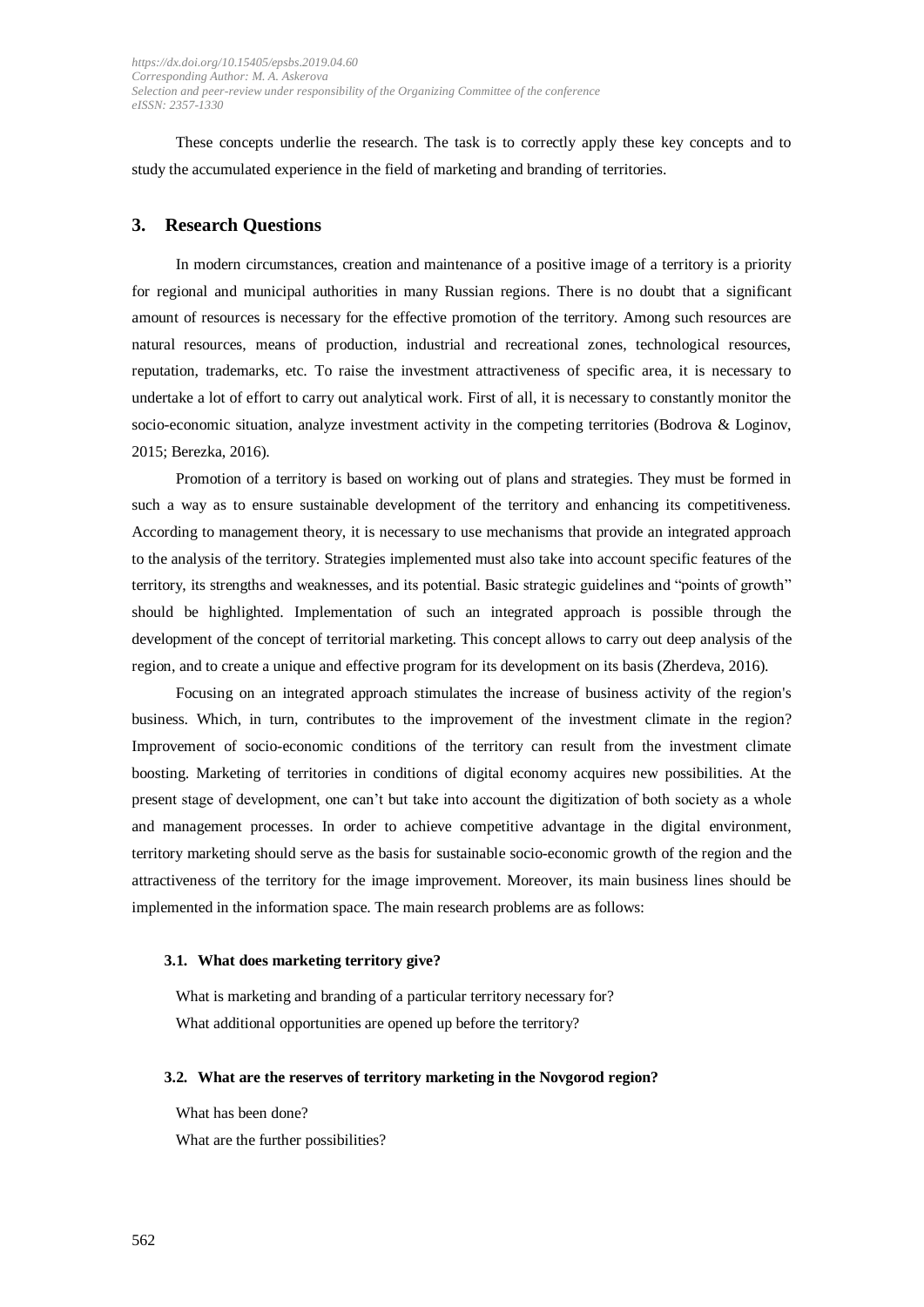# **4. Purpose of the Study**

The vector of development of the territory under consideration is defined in the "Strategy of the socio-economic development of Novgorod region until 2030". This strategy involves working out of scenarios and the identification of priority areas of socio-economic development of the region. Marketing of the territory should form the basis for the development of such scenarios. Among its key tasks in the conditions of digitalization should be the following ones: raising the level of entrepreneurial culture based on interconnections in the digital space; creation of local identity in the perception of potential investors, consumers and the public through the use of digital marketing tools; formation of an innovative and creative environment, favorable for both regional and external partners; attracting investors and businesses to the region through communication in the digital space; building of a positive impression from products manufactured in the region, as well as stimulating the sale of products.

The purpose of the study is to identify the key areas for the improvement of the marketing of a territory using Novgorod region as an example. The research is based on the study of theoretical data and practical experience of other regions.

### **5. Research Methods**

The study is based on both sociological and economic research methods.

#### **5.1. Sociological:**

- Document analysis
- poll

#### **5.2. Sociological:**

- **•** observation
- analysis and synthesis
- logical

#### **6. Findings**

Both the government and business are now fully aware of the need for territory marketing. It was comprehended as an effective tool for territorial development by the authorities and business and its importance was recognized by the general public. Analyzing the history of territory marketing, we can state with certainty the primacy of Siberian regions in this process. The Kemerovo Region literally made a breakthrough in this respect, which was marked by the release of the first Russian treatise by Professor A.M. Lavrova called "Regional Marketing" on the subject under consideration in 1994. Then the initiative was taken up by the city of Novosibirsk, which, starting in 2009, began to organize the International Youth Innovation Forum "Interra" annually, one of the pivotal topics of which was the marketing of territories. In 2010 and 2011, two economic forums were held in the Omsk Region, the key topic of which was the marketing of the region. The regional ministry of economy signed a memorandum of cooperation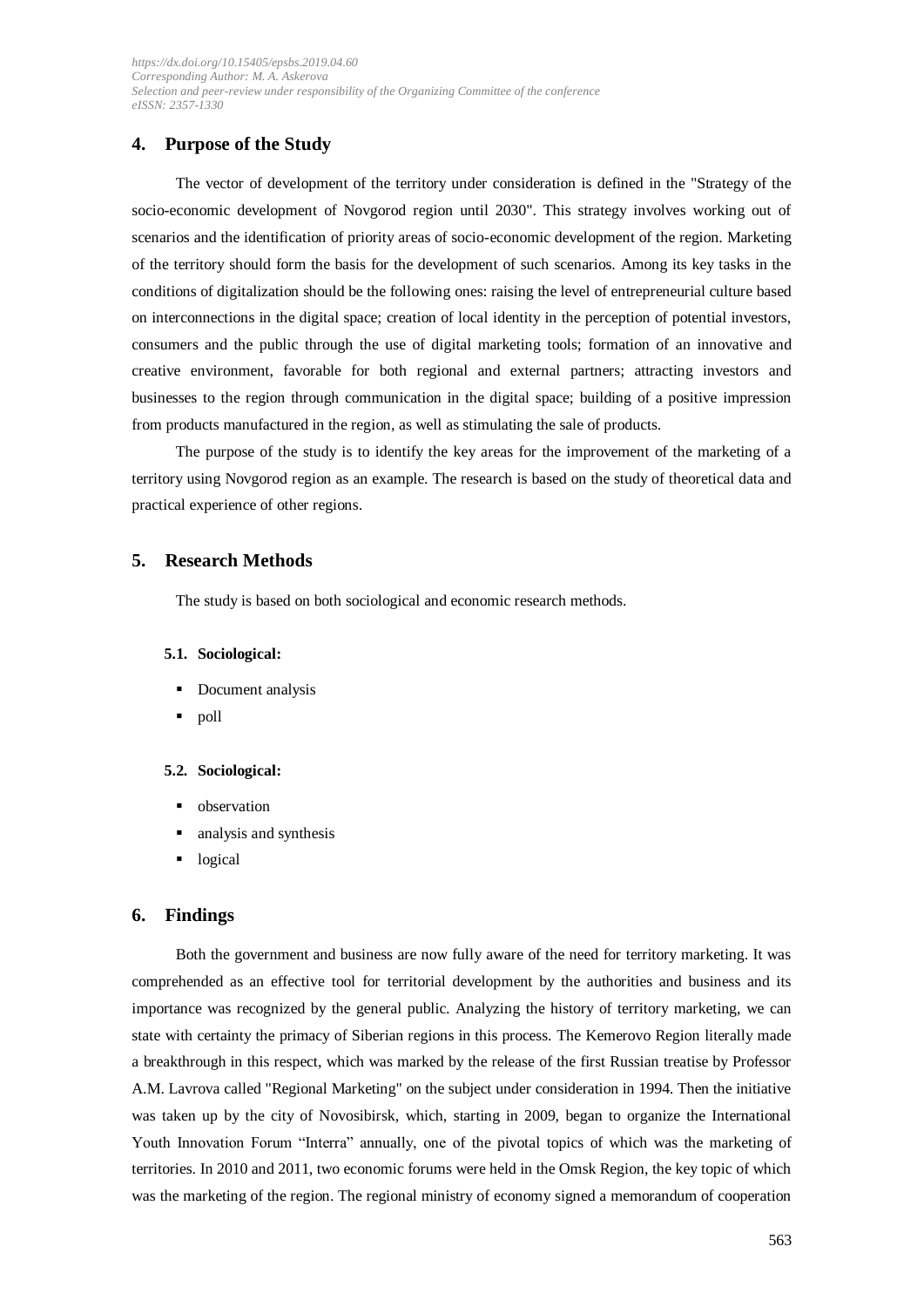with the Marketing Guild, which was embodied in the creation of the Russian Territorial Marketing Association (RTMA). Almost immediately, an open competition for the development of a branding program for the Omsk Region was announced. At present, many regions have contributed to the development of Russian territorial marketing. Among them are such cities as Perm and Yekaterinburg, Kazan and Ulyanovsk, Sochi and the Vologda region. What about the Novgorod region? Activity in the field of territory marketing has significantly intensified with the election of A.S. Nikitin to the post of the governor of the Novgorod region in 2017. This is due to the fact that before joining the Novgorod region, A.S. Nikitin held office as the Director General of ASI, and it was this Agency that participated in the development and implementation of many projects in this field.

The Agency for Development of the Novgorod Region (ADNR) was created. The Government has tasked the agency with marketing of the territory and implementing investment projects and attracting investments. This means that top management directly associates territory marketing with an increase in its investment attractiveness. This view is commendable, because marketing of the territory is most often used to develop tourism.

The key tasks of the investment policy of the Novgorod region are creation of conditions for increasing investment activity, aggregation of existing ones and attracting new additional investment resources to the real sector of regional economy.

Due to peculiarities of geographical position, it is fairly difficult for the Novgorod region to compete with neighbouring regions in the sphere of attracting investments. It is explained by the fact that competing regions either possess more significant resources or are located along a border or have a coastal economic and geographical position. The solution to this problem is possible only if the investment climate is more attractive than that of the "neighbours" and its further continuous improvement, combined with the promotion of the region's positive image, will ensure sustainable development of the economy and the resolution of vexed social problems. In turn, maintaining a positive image can be actualized by marketing and branding the territory (Sheresheva, Oborin, & Berezka, 2018). Analysis of the current situation shows that development strategy has been worked out in the region, but there is no marketing strategy for the territory. Implementation of territorial marketing and branding should be subject to strict adherence to the established algorithm of actions. For the effective realization of marketing and branding of the territory, it is recommended to entrust the solution of this task to a permanently operating organization. In the Novgorod region it can be ADNR. The basis for the development of a marketing strategy for a territory should be auditing and marketing research. The central idea of territorial marketing is promotion of a specific region which comes as a commodity in this situation. As part of marketing activities, target audiences are informed about the advantages of the region and the projects implemented. The aim is to attract people interested as investors, partners or just tourists. The main tools of information disseminating are modern means of communication. Each territory needs to find the most effective means of promotion that will allow it to come into the spotlight. In the conditions of digitalization of the economy, it is necessary to use its opportunities to the full.

The marketing strategy of the territory in digital space should be focused on active use of information tools and shaping of individual elements of the strategy in the following areas: attracting traffic to the Internet resources of the territory (region); content marketing development; data generation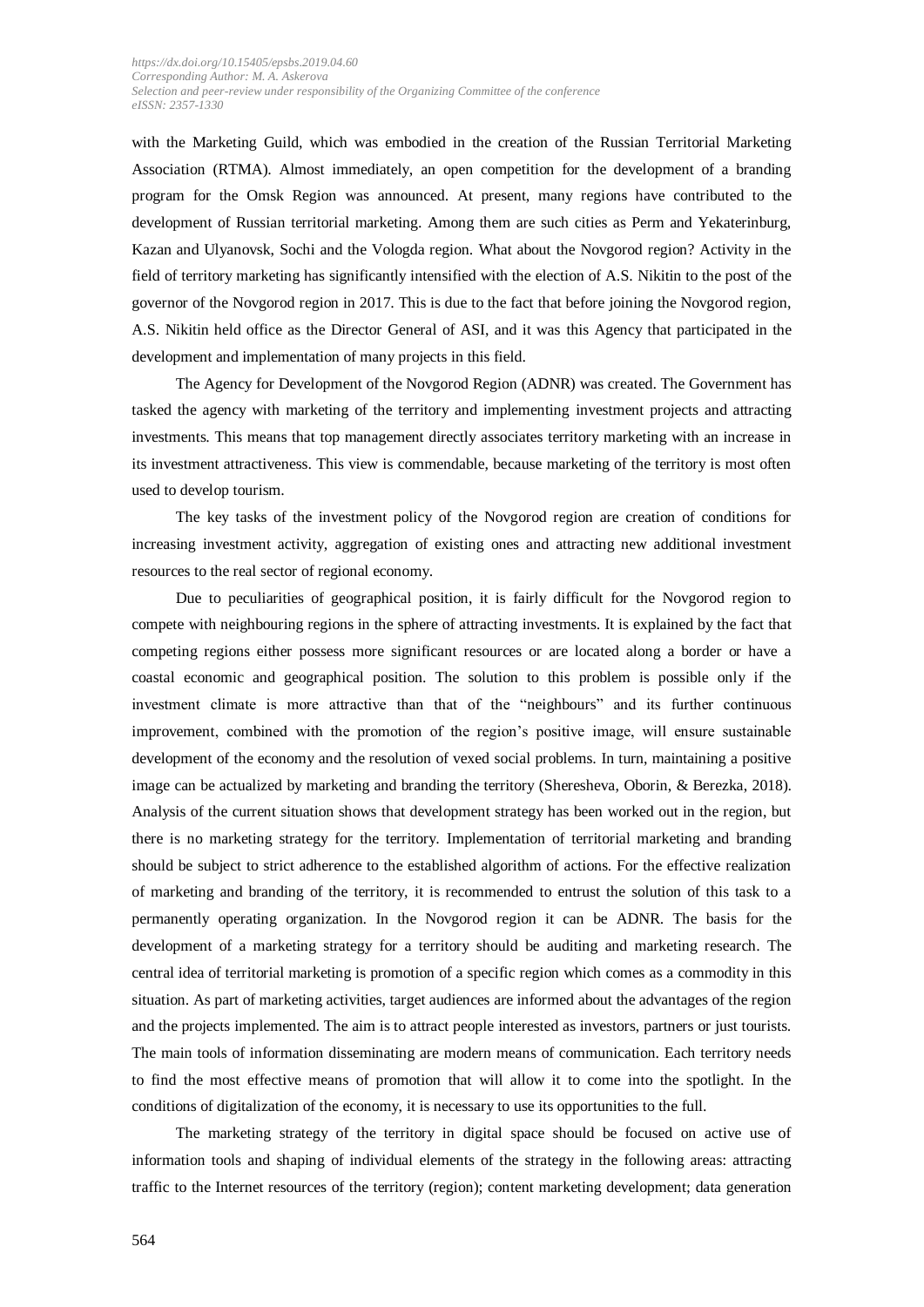in digital space and analytics. The Starorussky district of the Novgorod region has reached significant success in branding of the territory.

In 2016, the Administration of the Starorussky district, together with the professionals of the hospitality industry, decided to work out a marketing strategy for the old Russian tourist destination. The need for such a document was long overdue, since the marketing of places and territorial branding for the district are not just fancy terms. They are tools for the survival of Staraya Russa in the competition in the tourist (and not only) market. As the practice of district participation in various federal programs has shown, it is necessary to compete not only for the attention of tourists, but also for financial resources for infrastructure when they are distributed among other municipalities.

To win the competition, it is necessary to have a strong positioning. When developing the marketing strategy of Staraya Russa, local authorities were able to find such a positioning. Its strength is in the adjective Starorussky which means "Old Russian".

Previously, they did not notice this word, did not appreciate it, treated it as the name of an administrative unit. But if you carefully analyze the attributes of such positioning, it becomes obvious that "Old Russian" is not only a specific place, but also a fairly clear positioning of the authenticity of the territory where Russian identity was formed, the foundations of national traditions ranging from cultural to gastronomic were laid. Such an understanding of Starorussky brand positioning greatly expands the possibilities for promoting the city in target markets.

However, the name is not enough for successful entry to the market. It is very important to be able to protect your brand within the framework of existing legislation. For these purposes, in 2017, the district administration submitted an application to the Federal Service for Intellectual Property for registration of the Starorussky word mark in 13 classes of International Classification of Goods and Services. Eventually, the trademark was registered in eight classes.

Now the most important task is a transition to the stage of managing the Starorussky brand. For that to happen, a model of public franchising can be proposed, under which the municipality could, under certain conditions, delegate the right to use the "Starorussky" word mark through sublicensing to local entrepreneurs and investors. This model was supported by the Federal Service for Intellectual Property, as the most optimal one for the municipality.

If we talk about the strategy of legal protection of the "Starorussky" brand in general, it is aimed at solving the following tasks.

Firstly, since the "Starorussky" word mark was registered only in eight classes, then in the near future it is necessary to settle the issue of its use with the rest of the right holders of the same name brand. As it is known, such products as, for example, "Starorussky bread" or "Starorusskaya sausage" have long been on the market. The Federal Service for Intellectual Property recommended starting negotiations with the owners of similar trademarks, so that under certain conditions they would cede right to use them to the Starorussky municipality, or would have a sublicense to use the word mark. In cases when the legal right holder does not use the Starorussky brand for a long time, Rospatent is ready to provide support in excluding it from the list of registered trademarks with its subsequent legal assignation to the Starorussky district. This will expand the list of product groups that the municipality will be able to manage under the Starorussky brand.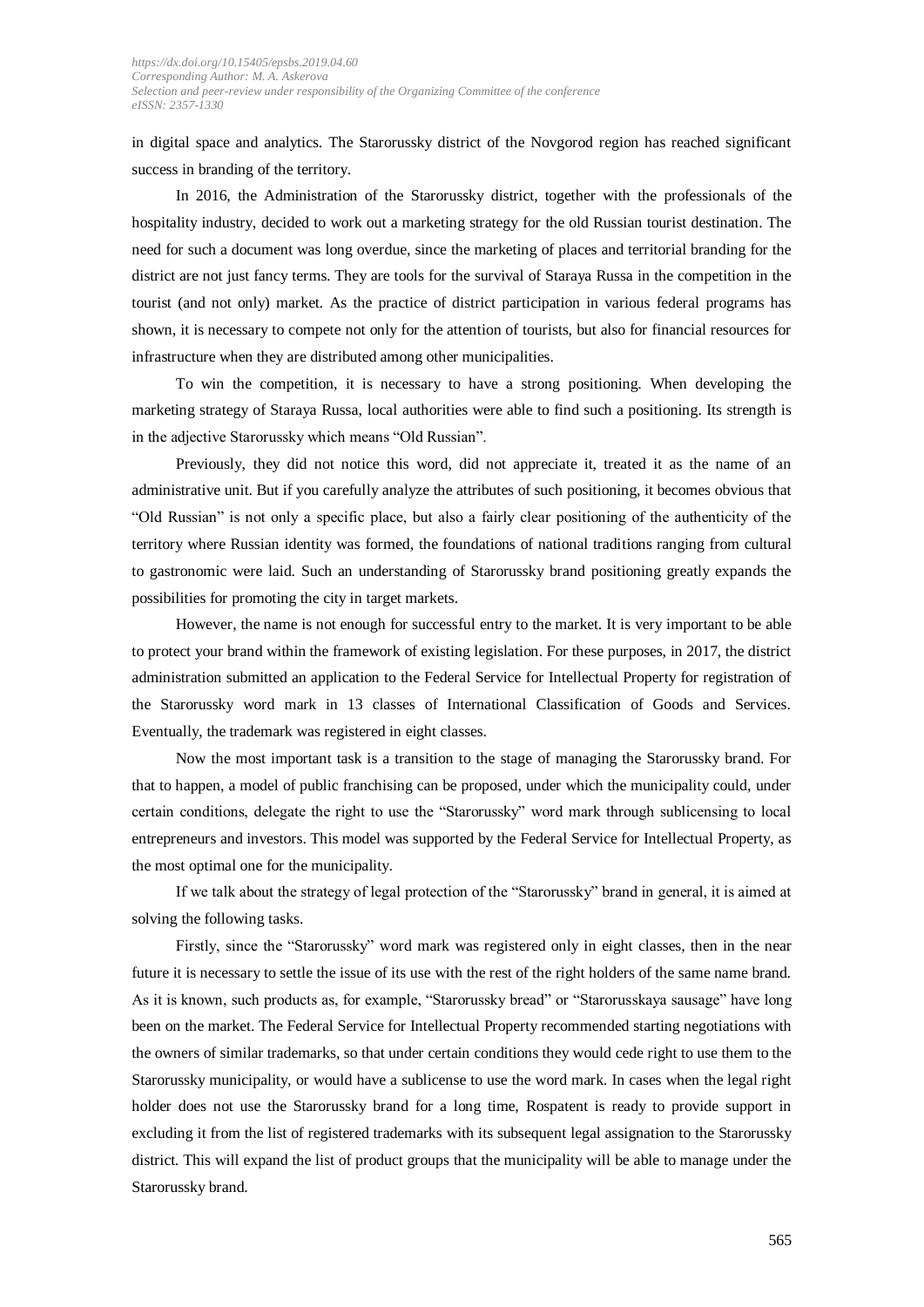Secondly, it is necessary to reserve for the municipality geographical identification of goods and services produced in the Starorussky district by way of registration of appellations of origin. To solve this problem, a pool of well-known products historically associated with Staraya Russa is currently being formed, such as, for example, Starorussky Sudak (pike perch), Starorusskaya Sol'(salt), Starorusskaya Gryaz' (mud), and others. Registering the Starorussky brand as an appellation of origin will not only protect authentic goods, but also provide an opportunity for local companies to produce products with significant added value.

Thirdly, in the near future it is necessary to choose an appropriate marketing management model for the Starorussky brand. Obviously, there are no experts in marketing or branding in the municipality. But there are such specialists in industries interested in promoting their products under a territorial brand. Therefore, it is assumed that the municipality delegates management of the Starorussky brand to the intersectoral association of commodity producers, the Agency for the Development of Staraya Russa. This organization is currently being established. It is the Agency that will, on behalf of the municipality, provide sublicenses, collect donations and royalties from companies using the Starorussky brand. Part of the funds received will be directed to the local budget, the other part - to the promotion of the territory and legal protection of the Starorussky brand.

The Starorussky district is just one example, but far from being the only one. It clearly demonstrates the positive effects of marketing and branding of a specific territory, makes a shift from theory to practice.

# **7. Conclusion**

Novgorod region has made significant progress in marketing, branding and creating the image of the territory. To a greater extent it concerns tourism industry, which reflects the all-Russian trend. Creating a marketing strategy of the development of the region will enable to increase the efficiency of marketing activities. Marketing strategy should make the basis of the development strategy of the region. Marketing (branding) of a territory requires large resources, but at the initial stage it is possible to do with the existing or low-budget ones, such as: funds, grants, business, investors, and budget. However, practice shows that the effect of developing and implementing a clever marketing strategy exceeds investment. This effect manifests itself through the increase in business activity and the inflow of investments.

#### **References**

- Ashworth, G., & Kavaratzis, M. (2010). *Towards Effective Place Brand Management: Branding European Cities and Regions*. Edward Elgar Pub.
- Berezka, S. M. (2016). Loyalty programs: foreign and Russian experience. *Bulletin of Moscow University*, *Ser. 6. Economics, 5,* 113-131.
- Bodrova, Z.A., & Loginov, M.P. (2015). Territorial marketing as a tool for attracting investment. *Marketing in Russia and abroad, 4,* 107-112.
- Jonasson, M. (2013). To the theory of territorial marketing. *Marketing and marketing research*, *2, 223- 230.*
- Kotler, P., Asplund, K., Rein, I., & Heider, D. (2005). *Marketing places. Attracting investment, industry, residents and tourism to cities, communities, regions and nations in Europe*. St. Petersburg: Stockholm School of Economics.